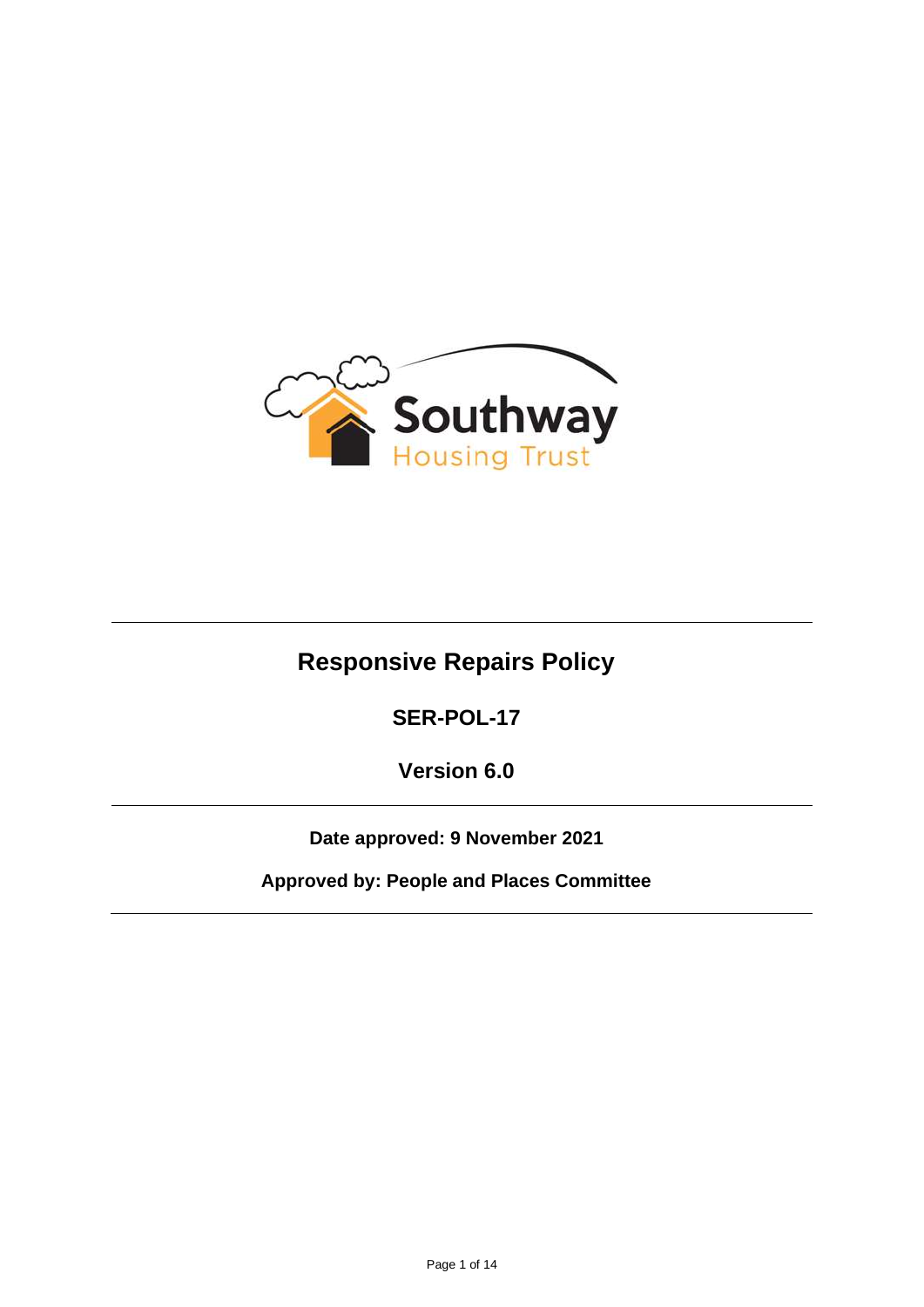# **1. Policy Objectives**

- 1.1 The overall aim of this policy is to contribute to the efficient and effective repair and maintenance of the Trust's housing stock ensuring that homes are maintained to Southway's Decent Homes Standard.
- 1.2 The specific objectives are to:
	- Ensure homes are efficiently maintained to a high standard.
	- To provide an efficient, prompt and cost-effective responsive repairs service, that is easily understood by customers and staff.
	- To promote understanding of the Trust's legal responsibilities and mutual obligations in relation to responsive repairs issues.
	- To achieve high standards in customer care and high levels of customer satisfaction.
	- To provide a framework to monitor the performance of the response repairs service to seek continuous improvement.
	- To provide value for money in terms of cost and quality
	- To provide a service which reflects the Trust's commitment to equality of access to the repairs service for all tenants and to take account of the needs of vulnerable customers.
- 1.3 The principles underpinning the Responsive Repairs Policy are that:
	- Works will be of a consistently high quality, protecting the value of the asset and the comfort of the customer.
	- All customers are given the opportunity to be involved and consulted in the development of the service.
	- The service is continuously improved through supervision, monitoring and analysis of customer feedback.
	- Communication with customers is always appropriate, easily understood and easily accessible.
	- Staff involved in the repairs service are appropriately trained and supported to deliver the service objectives.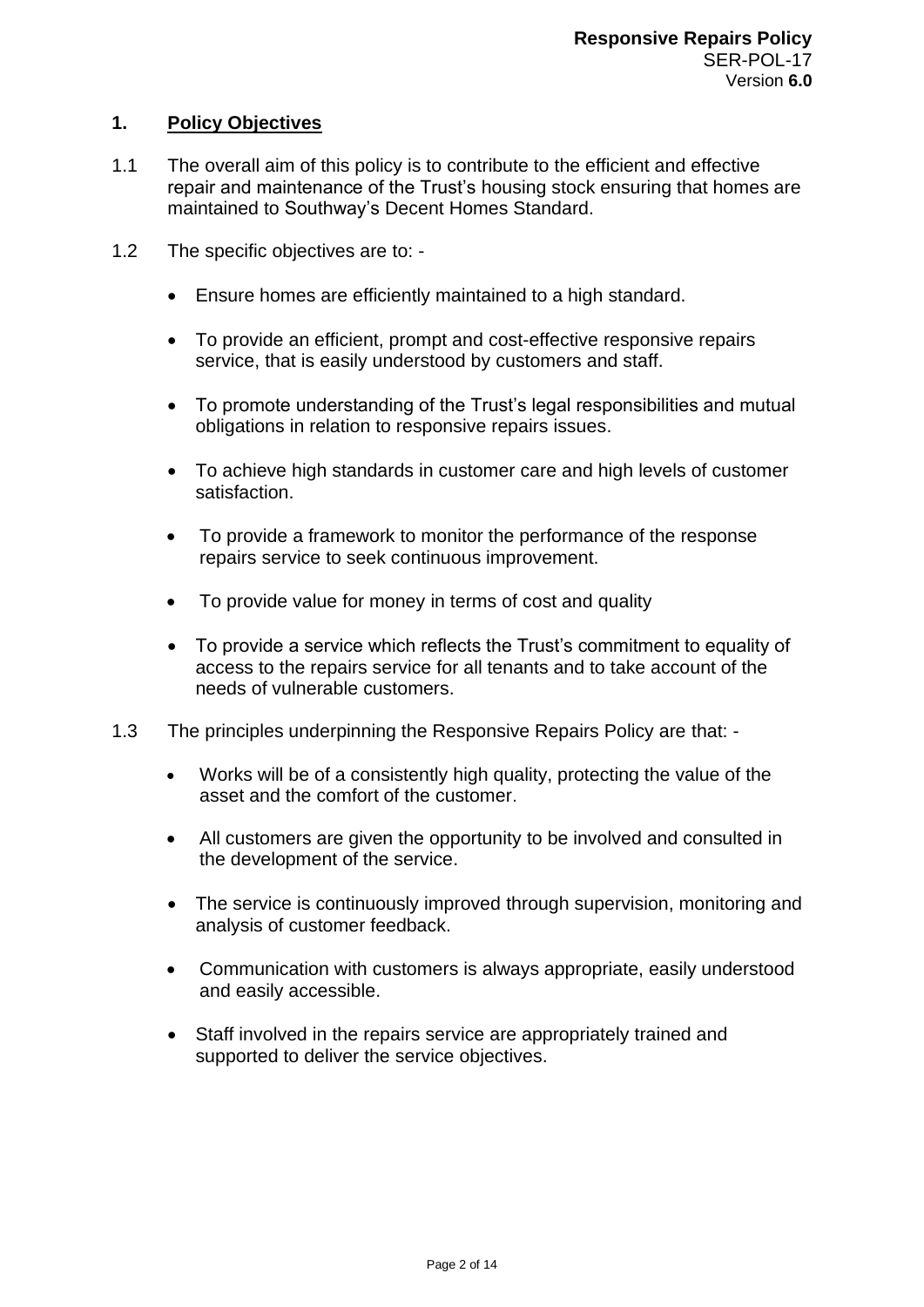## **2**. **Definition & Scope**

- 2.1 Responsive Repairs, under this policy, are those carried out at a single property at the request of an individual customer. These repairs can also be called reactive repairs or day to day repairs.
- 2.2 The policy sets out the repairing obligations of the Trust and of the rights and obligations of tenants of Trust properties. It outlines the procedure for reporting repairs and how repairs are prioritised**.**

## **3. Responsibilities**

3.1 Repairs to Southway properties are a joint responsibility between landlord and tenant. As the landlord Southway has responsibility for the majority of repairs and the overall maintenance of its homes. Our tenants have the responsibility of reporting repairs and undertaking those repairs deemed to be their responsibility.

## **4. Southway Housing Trust Responsibilities**

4.1 Repair responsibilities vary according to the tenure of the individual property and is different for leaseholders and shared owners but the following describes responsibilities for social and affordable rented homes.

#### 4.2 Repair of Structure and Exterior

The Trust is responsible for keeping the structure and exterior of the premises in good repair including but not limited to:

- the roof
- chimneys and chimney stacks, (but not sweeping the chimneys where solid fuel open fires are in use.)
- drains, gutters and external pipes
- external walls, external doors, external window frames and cills.
- the internal structure
- external decoration
- Installations for the supply of water, gas, electricity and sanitation
- Installations for room and water heating installed by the trust
- fences and gates, where provided by the Trust
- pathways, steps, ramps and stair lifts
- garages and outbuildings, (where provided by the Trust)

## 4.3 Repair of Installations

The Trust will keep in repair and proper working order any installations provided or adopted by the Trust for space heating, water heating and sanitation and for the supply of water, gas and electricity, including;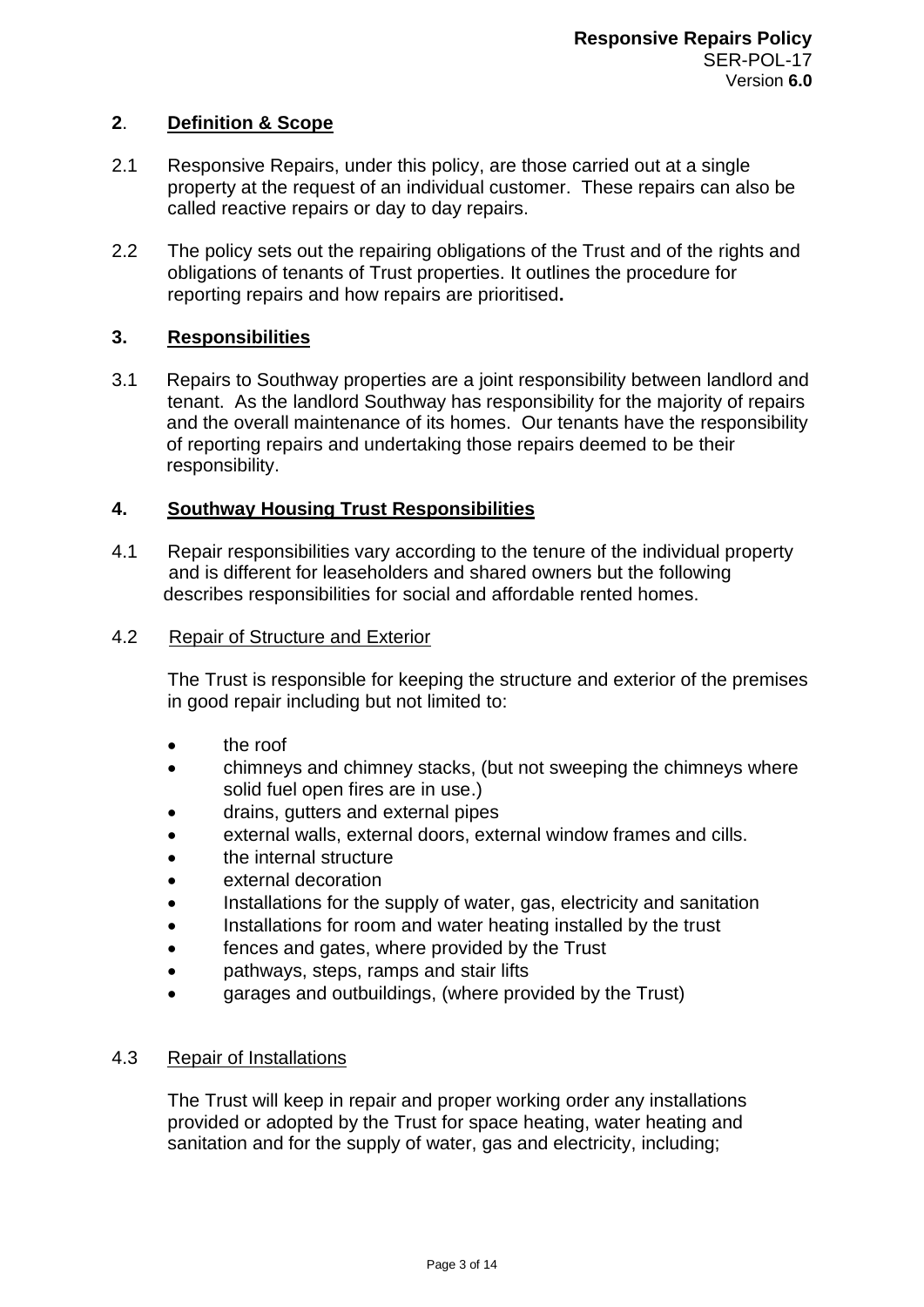- water pipes and tanks, gas pipes and electrical wiring
- electrical sockets and light fittings (but not plugs, fuses, light bulbs or customer's own appliances)
- basins, sinks, baths, toilets, flushing systems, waste pipes and tap washers
- water heaters, boilers, fireplaces, fitted fires and radiators

## 4.4 Repair of Common Parts

In the case of flats and age friendly housing, the Trust will keep all communal areas and equipment in repair including;

- common entrances, halls and passageways
- stairways and lifts
- lighting and security systems
- fire safety equipment
- communal heating and hot water

## 4.5 Shared Ownership

All shared ownership homes sold under the 2021-2026 Affordable Homes Programme include a 10 year Initial Repair Period (IRP) during which shared owners are not required to contribute via a service charge to the cost of repairs to the external/structural parts of their building.

The shared owners can also apply for a £500 contribution each year towards the cost of internal repairs for which the shared owner would otherwise be responsible.

## 4.6 Decoration of Exterior and Common Parts

The Trust will keep the exterior of the premises and any common parts in a reasonable state of decoration.

## 4.7 Right to Buy Applications

When a tenant has applied to buy their home, pending completion of the purchase only emergency & works covered by the right to repair will be carried out.

## 4.8 Repairs – Generally

The Trust will;

- Make sure the service is accessible by providing a full range of ways for customers to access the service.
- Keep customers informed of progress of their repairs.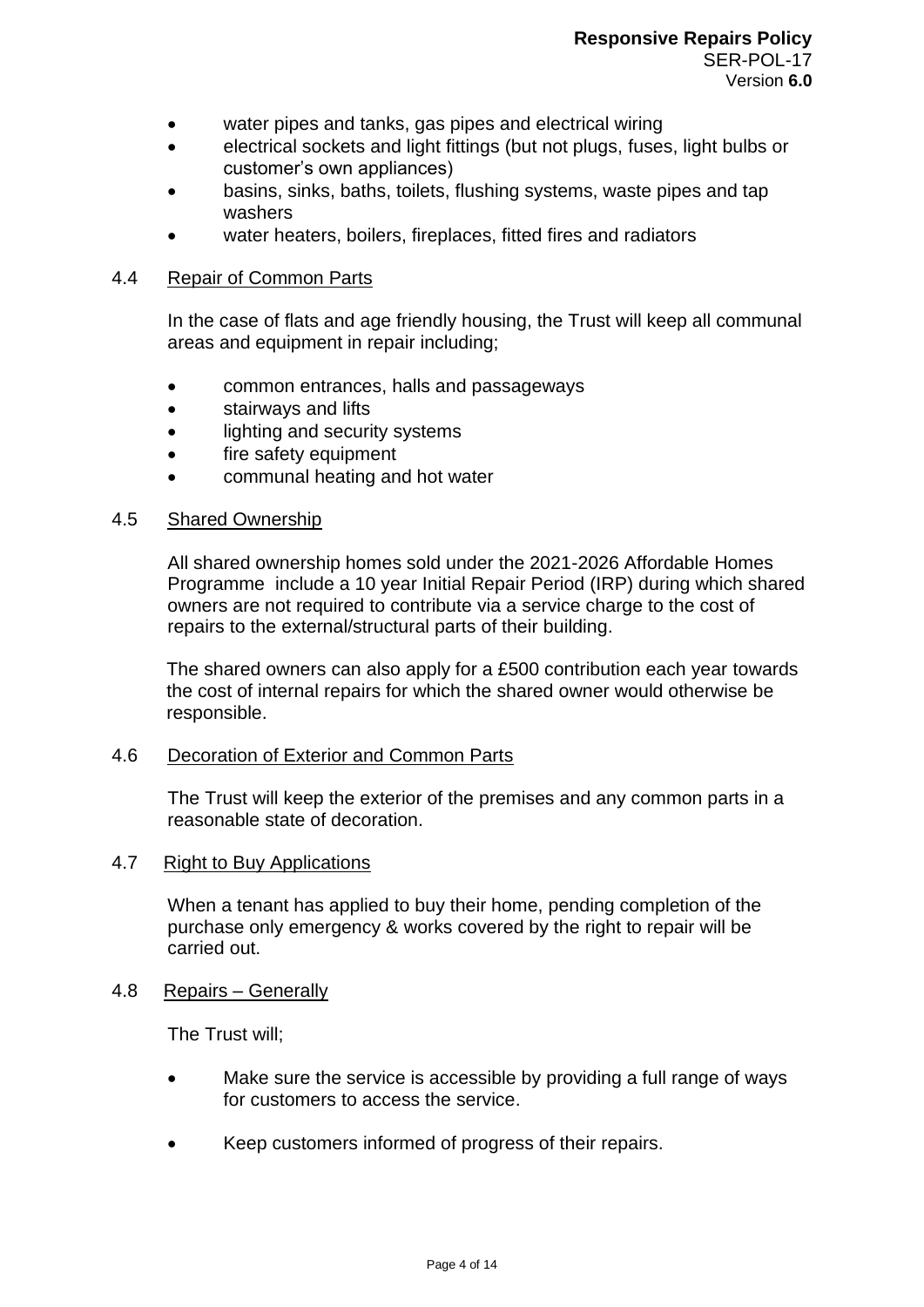- Carry out all repairs within published timescales.
- Demonstrate good customer care and always treat customers and their homes with respect.
- Clear up after a repair decoration will be left as close as possible to how it was before the work was done.

#### **5. Tenant Duties and responsibilities**

#### 5.1 Reporting Repairs

Repairs, faults or damage must be reported as soon as possible.

## 5.2 Access

Customers must allow access for workers sent by the Trust to inspect and carry out repairs, servicing and improvements. In emergencies we will need immediate access to mitigate risk to the customer and their neighbours. Prevention of access may result in legal action and costs incurred will be pursued.

#### 5.3 Maintenance of Internal Items

Tenants must keep the interior of the premises in good repair and in a clean and good decorative condition. Tenants must decorate all internal parts of the premises as frequently as necessary to keep them in reasonable decorative order. The Trust may be able to help elderly or disabled tenants with internal decoration.

If chimneys are in use with an open solid fuel fire, the tenant must arrange that they are swept at least once every twelve months.

Tenants must not remove walls or any other part of the structure or carry out improvements to their home without the Trust's prior agreement in writing.

## 5.4 Minor Repairs

- 5.4.1 Under the terms of the tenancy agreement, tenants are responsible for various minor repairs including but not limited to;
	- Any repair which is the result of the tenant, member of their household or their visitors, actions or inaction, negligence or abuse.
	- All internal decoration including pre- decoration repairs such as filling small plaster cracks and preparing surfaces for decoration
	- Easing internal doors to fit carpets etc.
	- The maintenance of appliances, fixtures, fittings, extensions and additions (where installed by a tenant with or without permission unless formally adopted by the Trust)
	- Unblocking waste pipes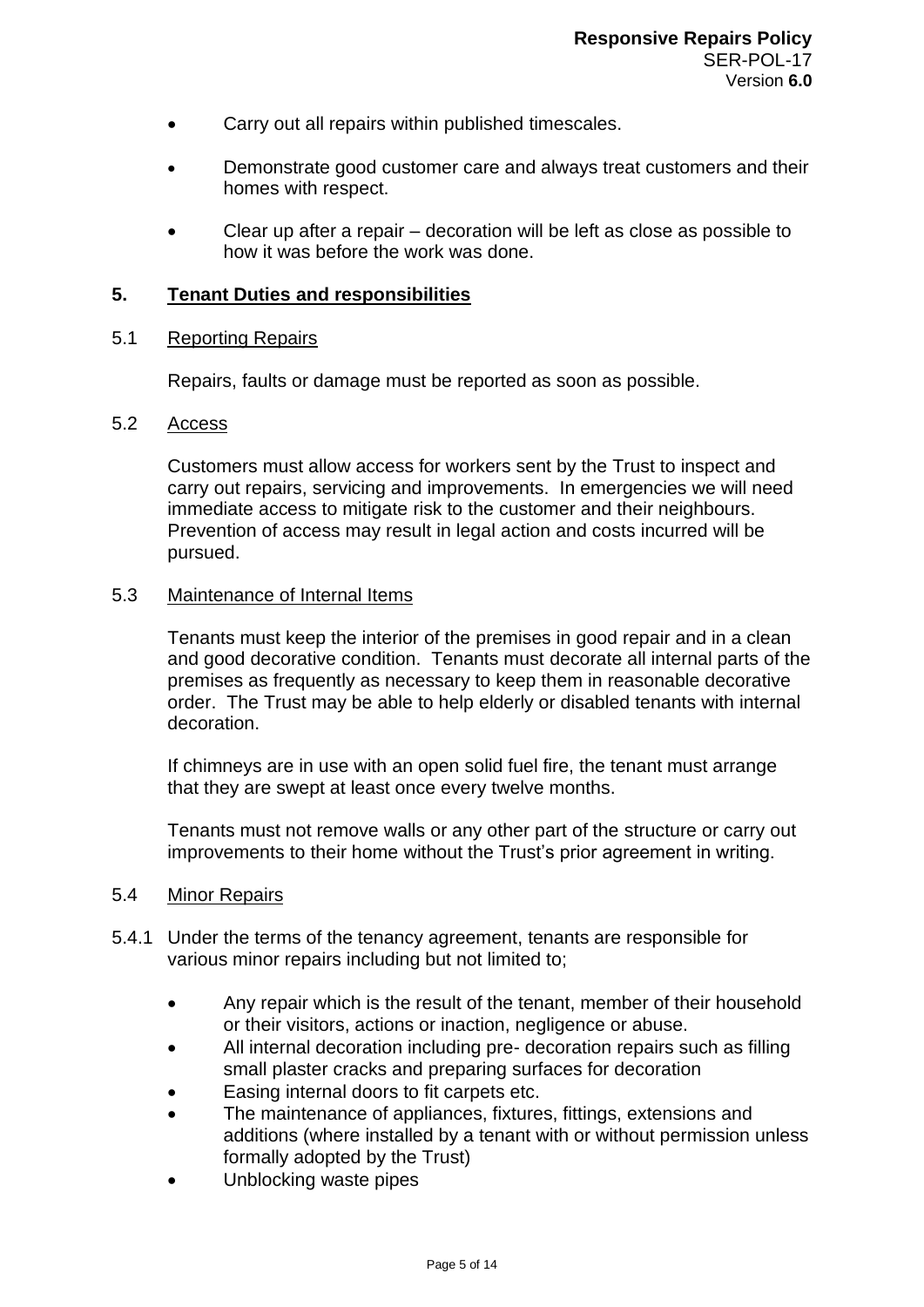- Plugs and chains to wash basins, bath and kitchen sinks**\***
- Resealing around sinks, showers baths and basins
- The replacement of lost or damaged keys, and the replacement of locks made necessary by the losing of keys
- Electrical fuses to tenants own appliances
- Replacement of light bulbs (excluding communal areas)
- Total loss of power due to no customer credit on credit meter.
- Bleeding of radiators**\***
- Broken or missing edging on a kitchen unit**\***
- Repairs to or replacement of non-company provided smoke or carbon monoxide alarms**\***
- Cleaning or sweeping of chimneys or flues.
- Mould treatments due to condensation.
- Repair and maintenance of fencing not installed or adopted by the Trust.
- Television aerials or satellite dishes (unless communal) and any damage to property or neighbouring property caused by their installation
- Clothes posts**\*** or rotary dryers and lines (unless communal)

**\***Denotes repairs which may be undertaken by the Trust at nil cost, for vulnerable tenants. Tenants may be vulnerable by virtue of their age (young or old), medical condition or disability.

- 5.4.2 Repairs identified as the tenant's responsibility under section 4.1 may be repaired by the Trust at its expense dependent on the location and circumstances where it can be proven that the defect resulted from unrelated, third party, criminal damage and this is confirmed by a Police report.
- 5.5 Minimising Loss
- 5.5.1 The tenant has a responsibility to minimise or avoid loss that may be suffered as a result of any outstanding repair. For example, if experiencing a water leak, the tenant is expected as far as is reasonably practical to move items of furniture or possessions away from the affected area so they do not get damaged.

## 5.5 Insurance

- 5.5.1 Tenants are responsible for taking out home contents insurance as Southway is not responsible for insuring tenants' furniture, contents and possessions.
- 5.5.2 The tenant is responsible for any loss or damage to their home due to theft, fire, vandalism, flooding or accidental damage. The tenant may also be responsible for damage caused to another property, for example, caused by flooding from their property.
- 5.5.3 Southway actively promotes access to a cost effective Tenants Insurance Scheme or a tenant can make their own arrangements.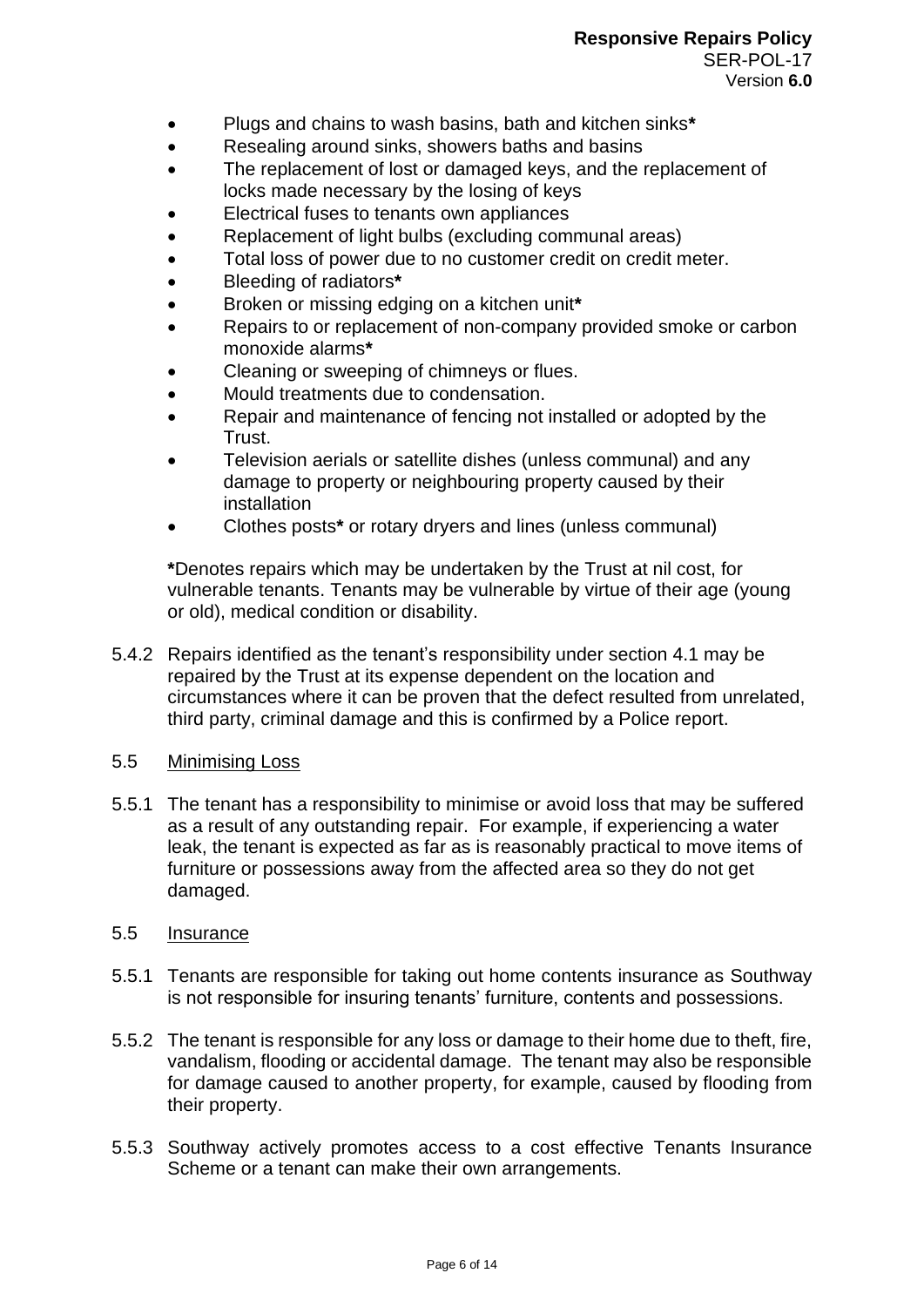5.5.4 Southway will pay financial compensation in accordance with our compensation Policy if a customer experiences financial loss or expense due to the negligence of the Trust.

## **6 Restrictions on the repairs service**

- 6.1 There are some circumstances where the repairs service may be limited to emergencies and 'Right to Repair'. These include;
	- A Right to Buy/Acquire application has been submitted.
	- A notice to quit has been served
	- Failure to allow access for the annual gas service
	- Failure to allow access for essential inspections or surveys, e.g. asbestos or electrical.
	- Violent or abusive behaviour by members of the household

## **7. Repair Priorities/Timescales**

7.1 To enable us to achieve an efficient and effective service, repairs will be prioritised and will be categorised as an emergency repair or an appointable repair. Within these repairs categories, our staff will follow guidelines to ensure that the most urgent cases are dealt with first.

## **8. Emergency Repairs**

8.1 We will aim to respond to emergency repairs within 3 hours and complete within 24 hours. This repair priority will only be used when there is an immediate threat to the health, safety or security of a customer, occupant or property. In some instances only a temporary repair will be carried out to make the situation safe and secure. Once this has been done arrangements will be made to fully complete the repair.

## **9. Appointable Repairs.**

- 9.1 These will normally be completed within 5 and 20 working days dependent on priority and by appointment. The appointment will be based on the guidelines provided to staff to ensure that the most urgent cases are dealt with first.
- 9.2 If the situation is causing discomfort, inconvenience or nuisance to the occupants or a third party and are likely to lead to further deterioration to the property if the problem persists, then we will prioritise and offer an appointment within 5 working days

## **10. Major Building Repairs**

10.1 Some repairs may be larger than first thought and this may only become apparent after we have been to check a problem and found that we need to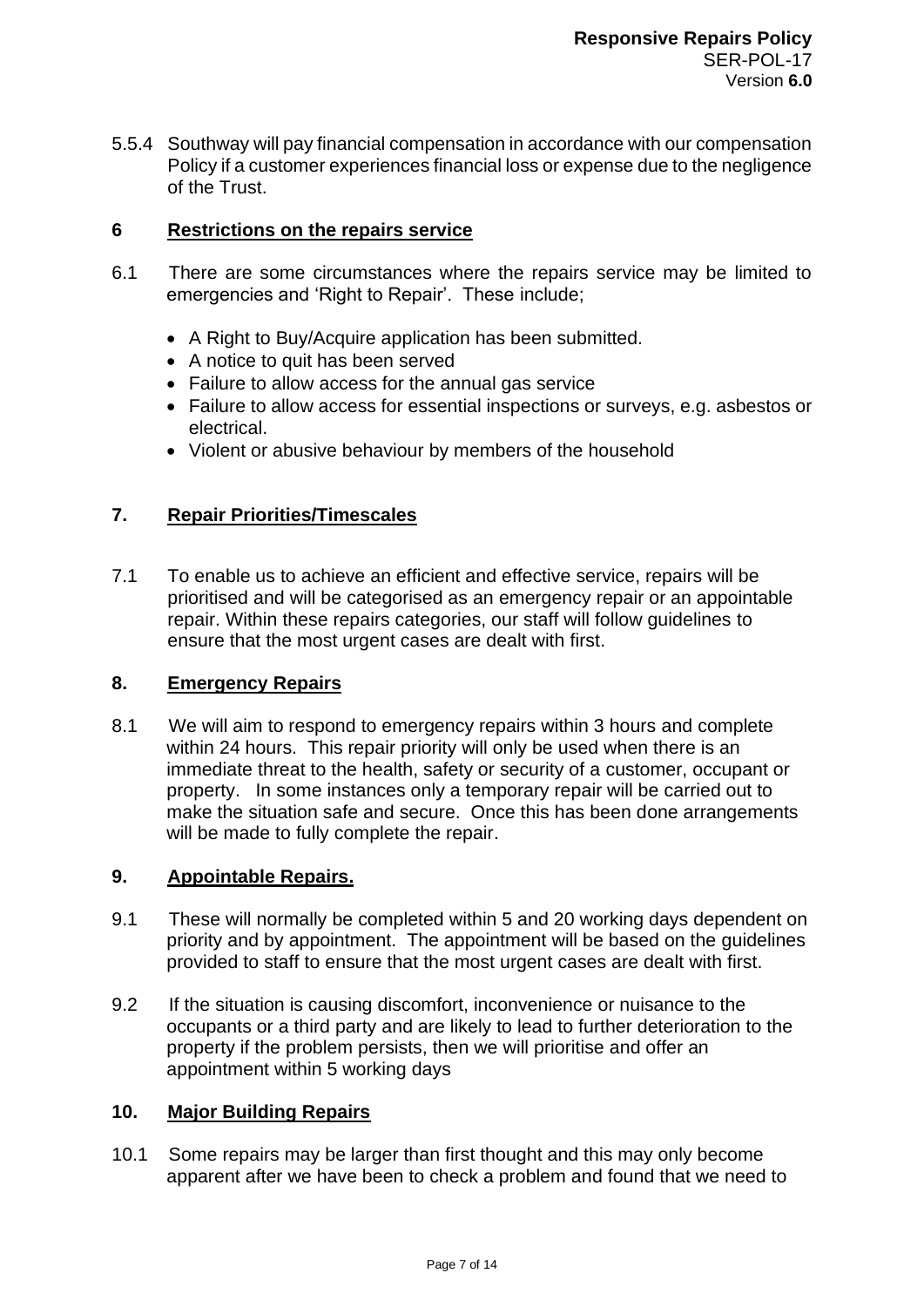totally replace a large item rather than just repair it. In this case the works will be arranged and the repair appointed and this may take between 10 and 30 working days dependant on lead times for certain materials.

10.2 Effective prioritisation allows for better resource planning and programming of repair works and aims to meet an appropriate balance between service and cost. In all cases, customers will be kept informed of progress if appointment times have to be changed.

## **11. Inspections**

11.1 Where there is a need for a repair to be inspected to diagnose the full nature of the work required, for example dampness and structural defects, inspection requests will be attended within 10 working days. Following the inspection, the inspecting officer will arrange for the repair order to be raised based on the above and agree a suitable appointment slot with the customer.

## **12. Damp and condensation**

12.1 There is a damp and condensation process in place to ensure we can diagnose and support customers to resolve this type of repair. This process may include carrying out works, detailed guidance, advice and support or further specialist investigations. We may refer to other organisations for support if we feel this would benefit customers.

## **13. Repairs by Appointment**

- 13.1 For all repairs other than emergency and major repairs an appointment that meets the needs of the customer will be agreed at the time the repair is ordered. The customer will be offered a suitable convenient appointment from a range of appointments Monday to Friday from 8AM – 6PM.
- 13.2 In addition, the Trust will also offer a limited number of Saturday morning appointment slots for gas servicing visits. Priority for these slots will be given to tenants who due to work or other commitments are unable to be at home Monday to Friday.

## **14. Emergency Out of Hours Repairs.**

14.1 The Trust will operate an emergency out of hours repairs service 24 hours a day, outside normal office hours.

Emergency Out of Hours Repairs are defined as;

- (a) Any fault that could lead to the death or serious injury of occupants, staff, visitors, or the public.
- (b) Faults likely to cause extensive damage to a building and its contents.
- (c) Faults that are likely to lead to a contravention of Health and Safety regulations and could result in a danger to life and limb.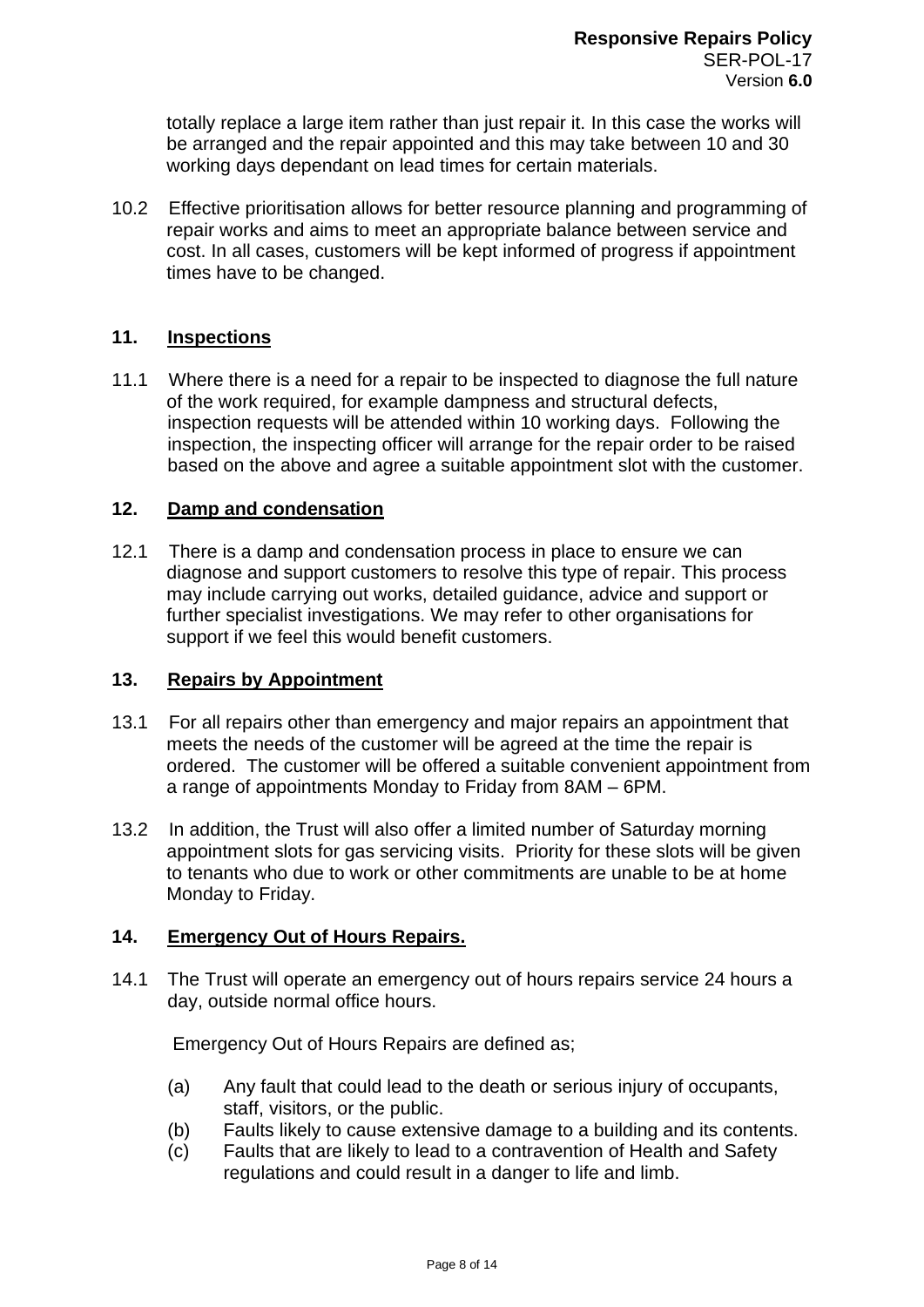- 14.2 Outside of normal office hours, using the same daytime contact number, a telephone service is provided to take emergency repair calls. If a call is received which constitutes an emergency repair, a suitably trained operative or contractor is despatched to attend the repair.
- 14.3 In some situations it may only be possible to attend and make the situation safe and secure pending further attendance and full completion of the repair during normal working hours.
- 14.4 The general Out of Hours Emergency Repairs Service is provided between 5.30pm and 10pm on weekdays and until 6pm at weekends and Bank Holidays.
- 14.5 After 10pm on weekdays and 6pm weekends and bank holidays the emergency service is available for critical repairs only, these include, for example total power failure or lift/stair lift breakdowns. They do not include heating and/or hot water failures unless there is a severe medical issue.
- 14.6 The Out of Hours Emergency Repairs Policy will be applied in a caring and sensitive manner in respect of vulnerable tenants. Tenants may be vulnerable by virtue of their age (young or old), medical condition or disability.
- 14.7 Where a call is received which does not meet the criteria for an out of hours emergency visit, tenants will be advised that they will be contacted on the next working day in order that a daytime repair can be logged, and an appointment agreed.

## **15. Rechargeable Repairs**

- 15.1 Southway will actively seek to recover the cost of any repair which is not its responsibility.
- 15.2 Under the terms of the Tenancy Agreement, a tenant will be responsible for any damage which is the direct result of their own, a member of their household or their visitor's action or inaction relating to wilful damage, negligence, or abuse.
- 15.3 Where a tenant's responsibility for a repair is identified and the defect is not a health & safety hazard, the tenant will be given the opportunity to get the repair carried out themselves. Southway will arrange to visit to inspect the work to ensure it has been completed to our satisfaction.
- 15.4 The tenant's responsibility for any rechargeable repair will be identified at the point of repair diagnosis or initial inspection and their liability confirmed. Work to be carried out on behalf of the tenant will be confirmed in writing.
- 15.5 Southway will operate a system of fixed price charging for repairs which are the tenant's responsibility. The price will be based on the prevailing schedule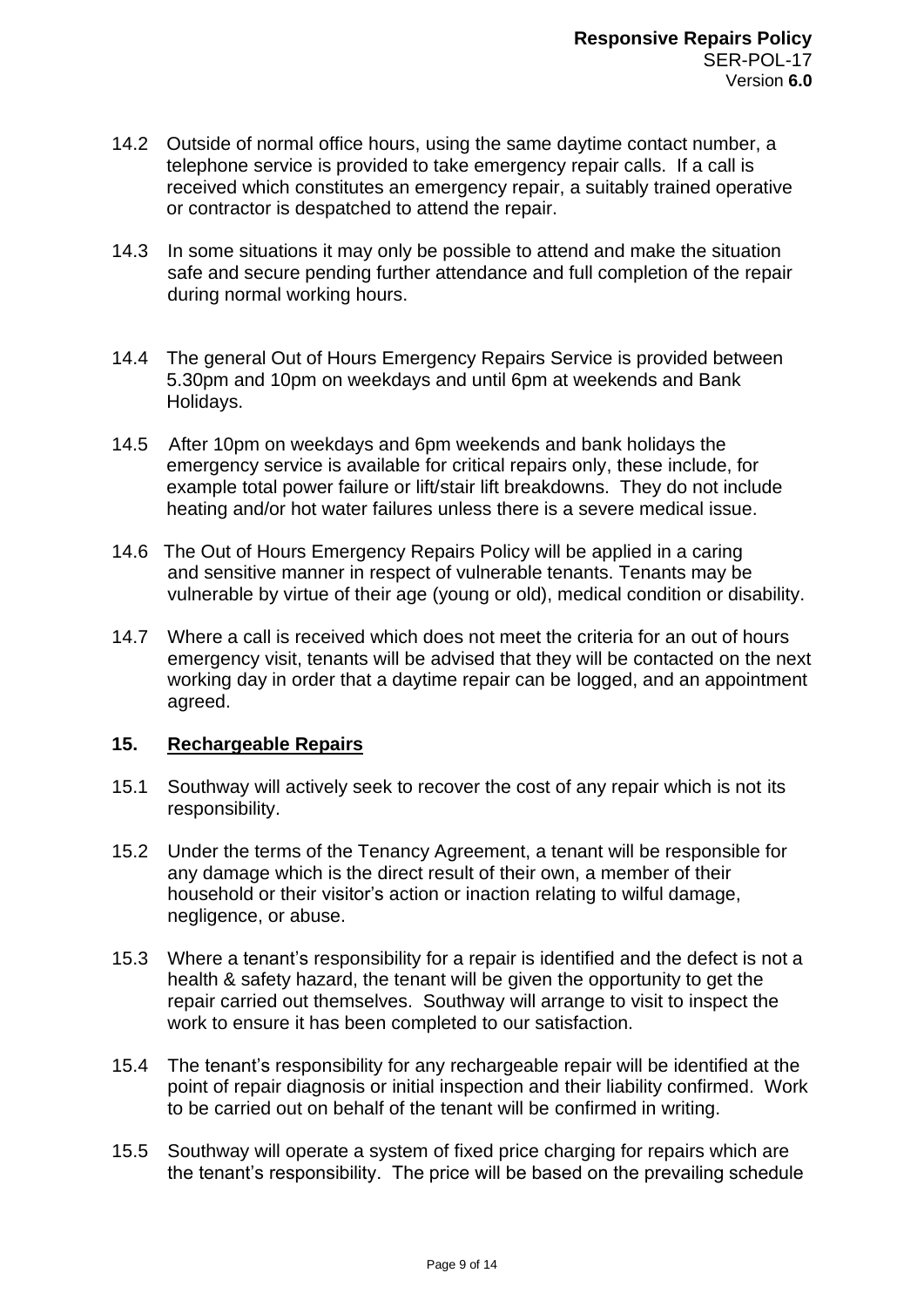of rates in use at that time plus a 10% administrative charge. The price will be confirmed in advance of any work being ordered and will be payable in advance. In certain circumstances an arrangement for payment will be entered in to so that the tenant is able to make payments over an agreed period. This will not exceed 12 months. A minimum repayment level will be set and reviewed from time to time.

- 15.6 Where the health and safety of any person would not be prejudiced, Southway would require the cost of the repair to be paid for before it is carried out. Southway will exercise this right except where it believes that delay would adversely affect its interest in the property, health & safety is compromised, (for example, gas or electrical repairs,) or where the vulnerability of the tenant is such that discretion is required.
- 15.7 Repairs identified as rechargeable repairs may be repaired by the Trust at its expense dependent on the location and circumstances where it can be proven that they resulted from unrelated, third party, criminal damage and this is confirmed by a Police report. The Trust will take a robust stance in instances of criminal damage against its property. Dependant on the circumstances and available evidence, Southway reserves the right to make a complaint to the police in support of an investigation and possible prosecution. Compensation will be sought to cover the cost of remedial work.
- 15.8 Where the tenant chooses to complete the work themselves or arrange for the repair to be completed by a competent contractor, depending on the nature of the repair, Southway may seek to inspect the work afterwards.
- 15.9 All works involving gas or electrical installations must be undertaken by a Gas Safe or NICEIC registered contractor. Southway must be provided with the original certificate/s issued by the contractor.
- 15.10 If the work is not completed Southway may decide to carry out the repair and recharge the tenant for the repair and for any other work required as a result of the repair not being completed.
- 15.11 Southway may decide to recharge the tenant in cases where appointments are made and kept, but the customer repeatedly does not allow access.
- 15.12 Southway reserves the right to withhold any credit on another Southway account until any recharge debt is cleared or agreement is reached to offset the debt.
- 15.13 Outgoing tenants will be advised prior to the end of their tenancy of their repair obligations under their Tenancy Agreement**.** Southway will carry out a pretermination inspection of their home, including the loft, garden and any shed or outbuilding forming part of the property, and inform them of any potentially rechargeable repairs that require attention. Charges will be applied to tenants who, on termination of tenancy, fail to clean and clear their home, or leave rechargeable repairs outstanding.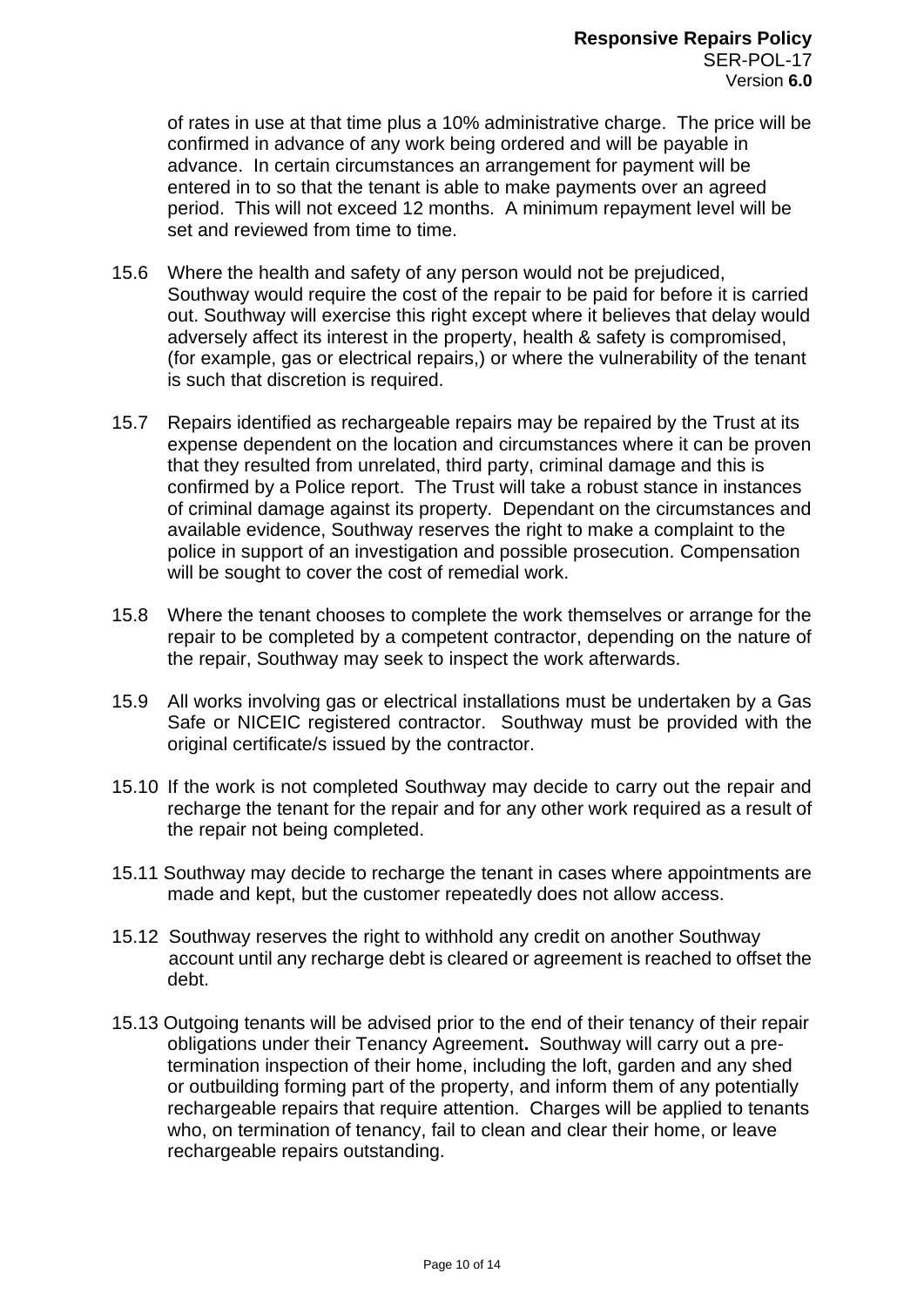## **16. Vacant Properties**

- 16.1 The Trust, has a lettable standard that is made available to prospective tenants when viewing a property to enable them to make an informed choice and to assess the condition of the property.
- 16.2 Vacant properties are managed in accordance with our Voids Management Policy which seeks to ensure that vacant properties are made ready and let to new customers as quickly and efficiently as possible.

## **17. Mutual Exchanges**

- 17.1 Mutual Exchanges are conducted in accordance with our Mutual Exchange Policy.
- 17.2 Tenants moving home via a mutual exchange will be informed of any repairs that they will be required to accept liability for. Any other repairs arising after the mutual exchange has taken place will be dealt with under the provisions of this Responsive Repairs Policy.

# **18. Right to Repair**

- 18.1 The Trust aims to complete all responsive repairs within the published timescales and to an acceptable standard. In cases where this is not delivered, the Trust operates a Right to Repair Scheme. This scheme allows customers to arrange for small qualifying repairs that affect health and safety to be carried out by another contractor if the Trust fails to carry out the repairs on time. In certain circumstances customers are eligible for compensation up to a maximum of £50. Some examples of qualifying repairs are;
	- No water, electricity, or gas
	- leak from pipe, tank, or cistern
	- electrical lighting unsafe
	- roof leak
	- no heating
	- extractor fan not working
- 18.2 Information on the Right to Repair is available via the website and tenants handbook and any claims for compensation under this scheme will be dealt with under the Customer Compensation Policy.

## **19. Improvements**

- 19.1 Tenants have the right to make their own improvements provided the appropriate conditions and permissions are met.
- 19.2 Tenants must not make any improvements, alterations or additions to the premises without first obtaining both the written consent of the Trust and all other necessary approvals, such as planning and building regulation approval. The Trust will not refuse permission unless there is good reason.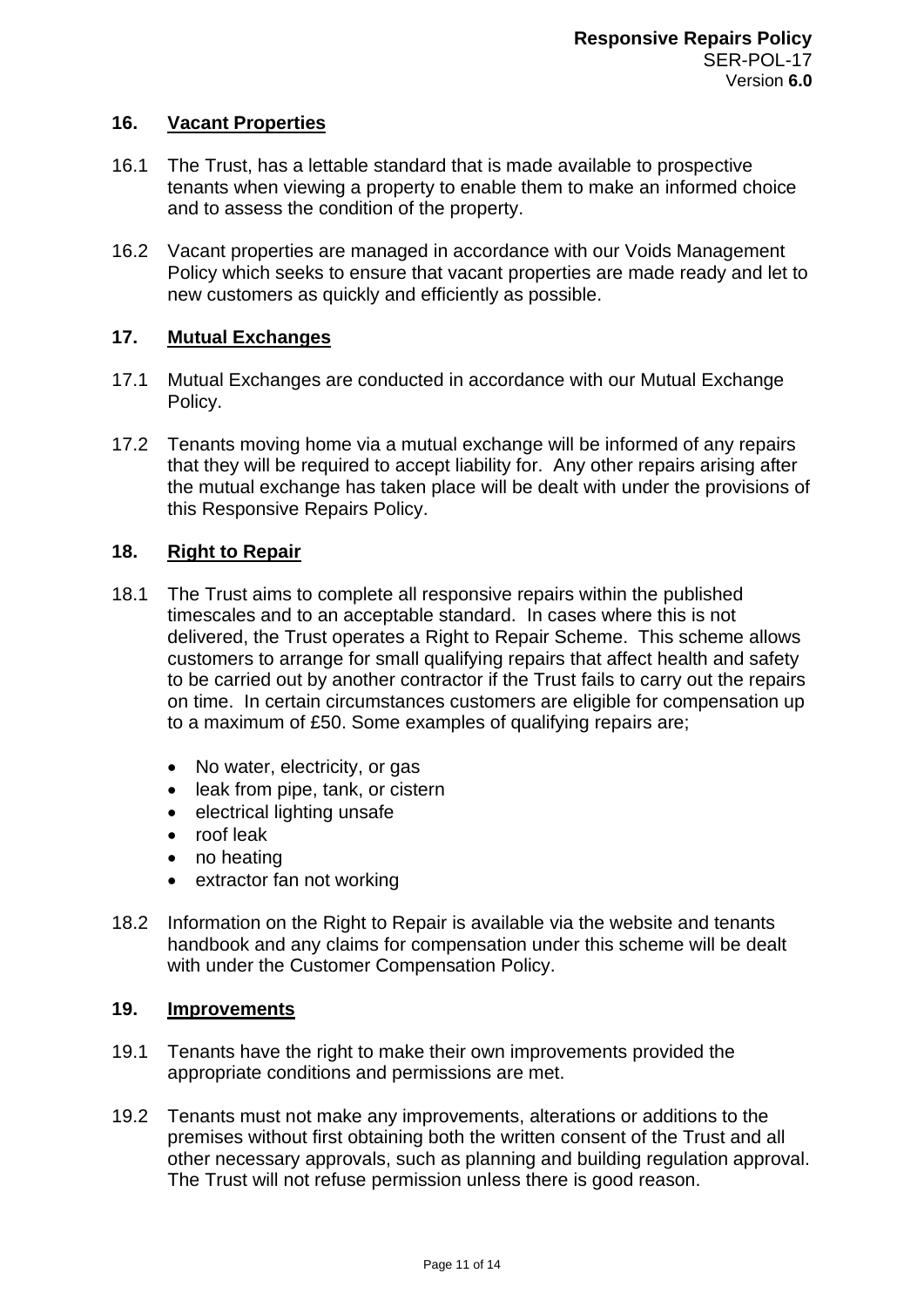- 19.3 Tenants must comply with the reasonable requirements of the Trust in relation to any consent given to make improvements, alterations or additions to the premises, including the standard of the work to be carried out.
- 19.4 The tenant is responsible for the future repairs, maintenance or replacement of the improvement. If requested, the Trust may agree to repair or maintain any improvement, but the rent may be increased to cover the extra cost of repair and maintenance.
- 19.5 The tenant may be recharged for any unauthorised improvements or alterations identified during or at the end of their tenancy.

## **20. Leaseholders**

- 20.1 The Trust's repairing obligations to Leaseholders are as set out within individual Lease Agreements and the Trust's Leaseholder Management Policy.
- 20.2 Leaseholders will be responsible for repairing any damage caused to Southway property and shared areas due to neglect or carelessness caused by them, a member of their family, tenant, or visitor.
- 20.3 Southway will recharge the leaseholder if there is evidence that damage is the fault of a leaseholder or their householder, tenant, or visitors.

## **21. Health and safety**

- 21.1 The Trust will ensure our customers feel safe living in their homes knowing that we value safety and compliance ahead of all other aspects of our service. We will invest in the training and development of our staff to ensure they possess the knowledge to ensure both they and our customers are always safe.
- 21.2 We will implement improvements and amendments that ensure we always keep our colleagues and tenants safe, and we will consult and communicate on Building Safety matters that impact our tenants.

## **22. Performance Management and Performance Monitoring**

- 22.1 The Trust will measure its repair performance by using, and issuing, a suite of Performance Indicators. Performance targets will be set to achieve national top quartile performance and we will continue to set top quartile targets each year to achieve year on year continuous improvement.
- 22.2 The targets and performance against them will be monitored and reported regularly to the Executive Team, Resident Consultative Group, Performance & Resources Committee, Board and the Housing Regulator.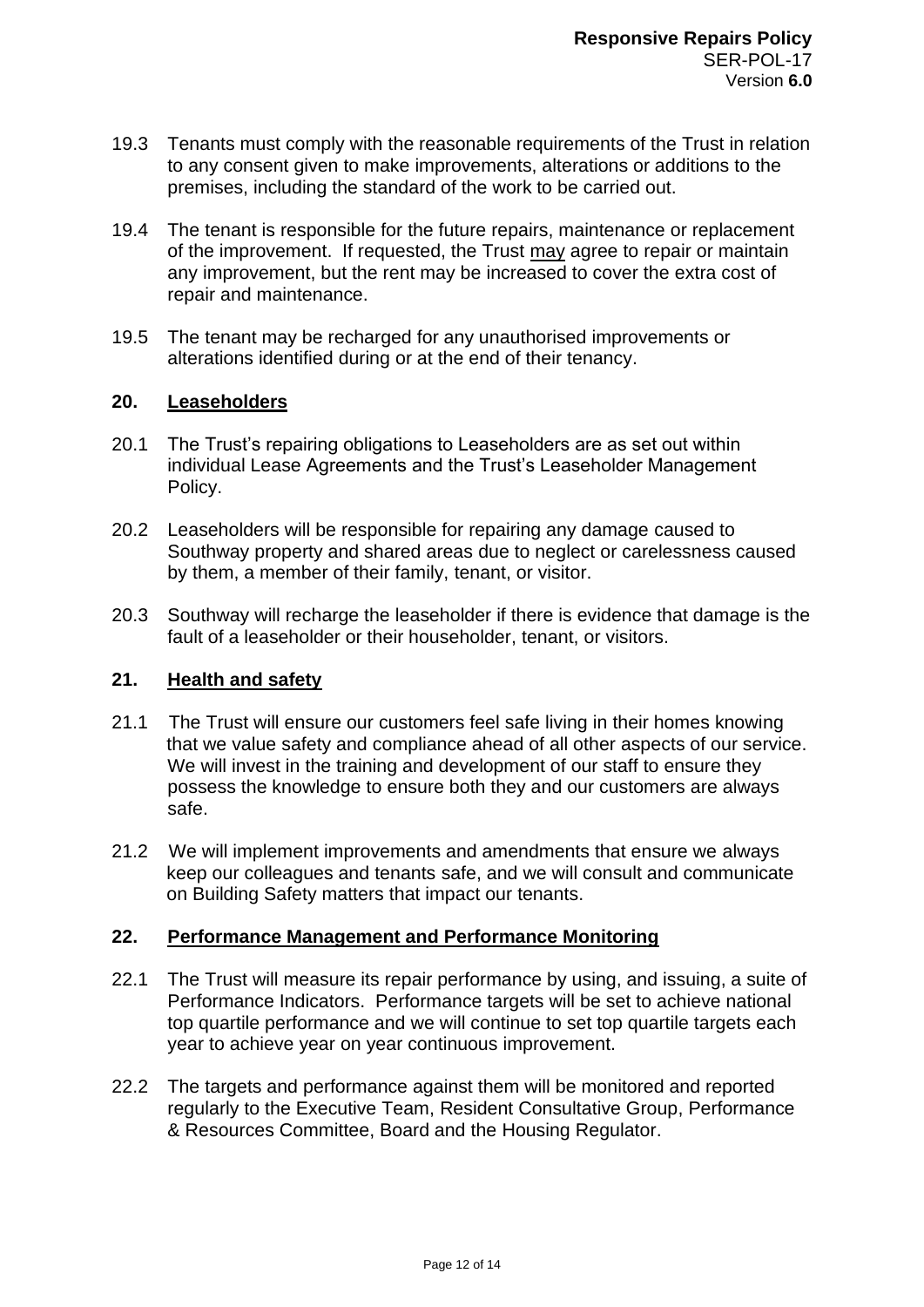- 22.3 We will publish repairs performance information at least annually to our tenants and include regular updates on performance.
- 22.4 The Strategic Director Property and Development is responsible to the Board and the Chief Executive for the effective implementation of this Policy. This includes the responsibility for ensuring that all staff involved in delivering responsive repairs are fully trained in all of the relevant procedures.
- 22.5 This policy will be reviewed every 3 years or as required by legislative or regulatory changes.

## **23. Achieving Value for Money**

- 23.1 Operating as an efficient and effective business and demonstrating value for money to our customers are key to successful service delivery.
- 23.2 There are a range of mechanisms in place to demonstrate and improve this, including:
	- Benchmarking cost and performance data.
	- Comparing our repairs service against other social housing providers.
	- Undertaking reviews on processes, services and systems.
	- Analysing reported repairs to identify trends in component failures to inform future major and planned works programmes.
	- Regularly reviewing productivity across teams and trades.

# **24. Equality and Diversity**

- 24.1. Southway will ensure that this policy is applied fairly to all our customers. We will not directly or indirectly discriminate against any person or group of people because of their race, religion, gender, marital status, sexual orientation, disability, or other grounds set out in our Single Equalities Scheme.
- 24.2. When applying this policy we will act sensitively towards the diverse needs of individuals and communities.
- 24.3 This policy and any other related publications of Southway Housing Trust can be provided on request in other formats (e.g. in an alternative language, in Braille, on tape, in large print).

# **25. Involving Customers**

25.1 Customers will be encouraged to contribute to service developments and to provide feedback on the performance of contractors, the materials used and the effectiveness of our policies and procedures via the, Southway Residents' Consultative Group and customer feedback questionnaires.